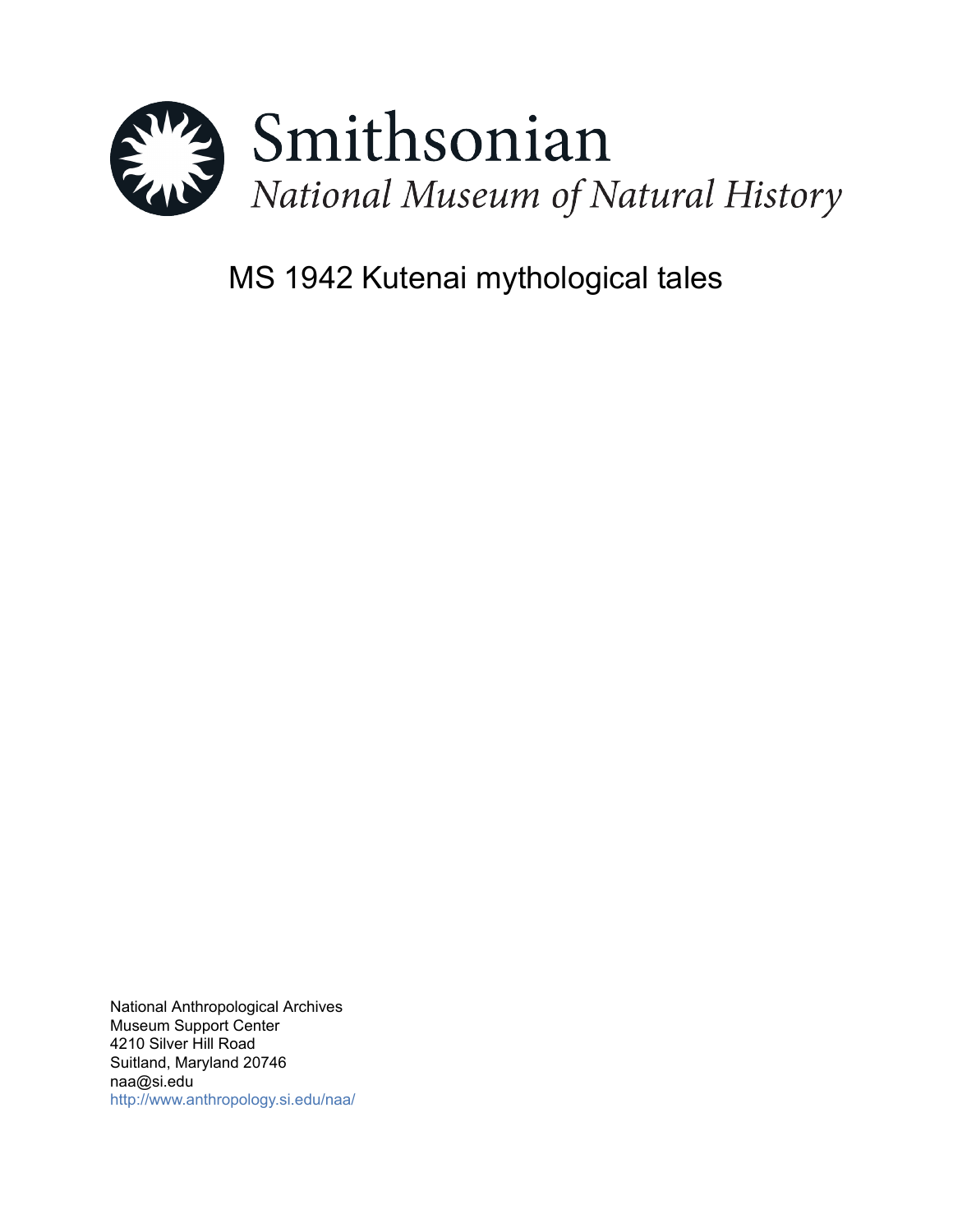## **Table of Contents**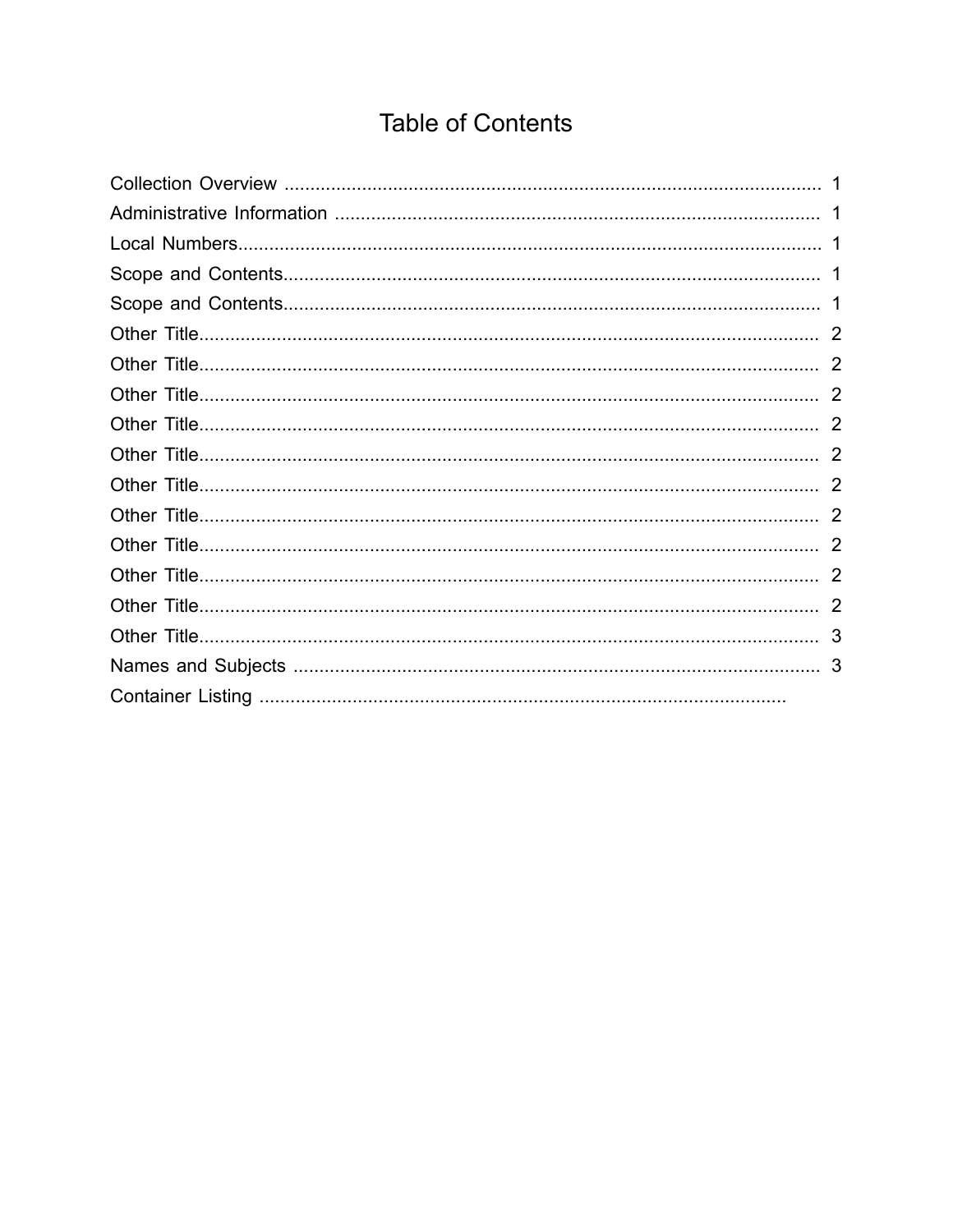| <b>Repository:</b> | <b>National Anthropological Archives</b>  |
|--------------------|-------------------------------------------|
| Title:             | MS 1942 Kutenai mythological tales        |
| Date:              | 1891                                      |
| Identifier:        | <b>NAA MS1942</b>                         |
| Creator:           | Chamberlain, Alexander Francis, 1865-1914 |
| Extent:            | 26 Pages                                  |
| Language:          | Undetermined.                             |

#### <span id="page-2-0"></span>**Collection Overview**

#### <span id="page-2-1"></span>**Administrative Information**

#### Available Formats

Negative Microfilm on file.

#### **Citation**

Manuscript 1942, National Anthropological Archives, Smithsonian Institution

#### <span id="page-2-3"></span>**Scope and Contents**

Upper and Lower Kutenai. Tales of Coyote, and other legends, individually marked with date and name of informant. Some native texts with interlinear translations; some translations only.

## <span id="page-2-4"></span>**Scope and Contents**

"Mythological tales." (Tales of the Coyote and other legends [8, 9, 10 not Coyote]) 1. The Coyote and the Mountain Spirit. In English, 5 pages. 2. The Coyote and Fox. In Kutenai with interlinear English translation, 1 page. 4. The Coyote and the "fool hen." In English, 1 page. 5. The Coyote, Cricket, and Grizzly. In Kutenai with interlinear translation. 1 page. 6. The Coyote and Trout. In English, 2 pages. 7. The Coyote and Butterfly. In English. 1/2 page. 8. Deluge legend. In English, 2 1/2 pages. 9. How the Frog beat the young deer in a race. In English, 3 pages. 10. How the Woman killed the Giant. In English, 2 pages. 6. The Coyote, the Chicken-hawk, and the Sun. In Kutenai, with interlinear English translation, 5 pages. 11. The Coyote and the Dog. In Kutenai, with interlinear translation in English, 3 pages.

#### <span id="page-2-2"></span>Local Numbers

NAA MS 1942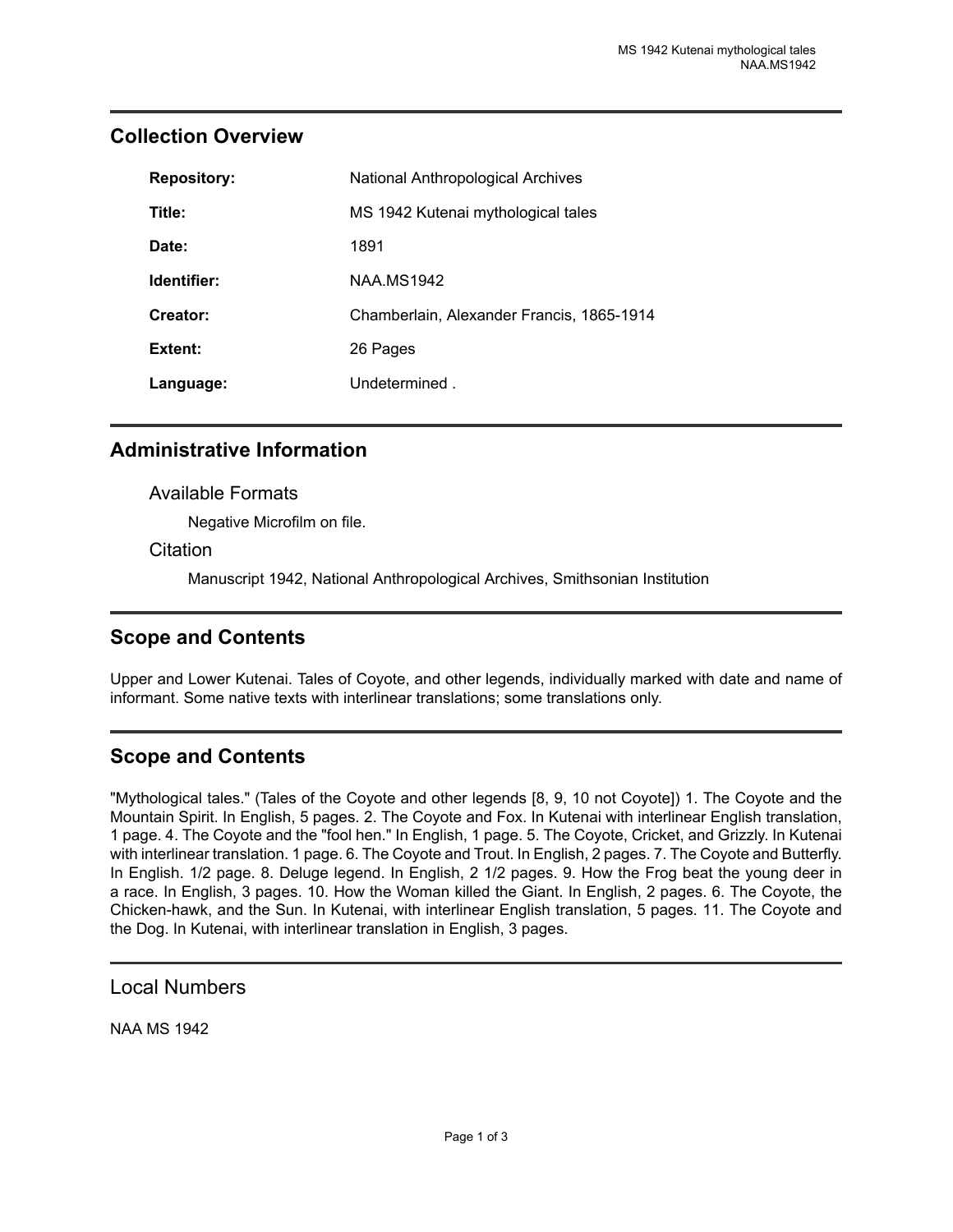#### <span id="page-3-0"></span>Other Title

The Coyote and the Mountain Spirit

#### <span id="page-3-1"></span>Other Title

The Coyote and Fox

#### <span id="page-3-2"></span>Other Title

The Coyote and the "fool hen"

#### <span id="page-3-3"></span>Other Title

The Coyote, Cricket, and Grizzly

#### <span id="page-3-4"></span>Other Title

The Coyote and Trout

#### <span id="page-3-5"></span>Other Title

The Coyote and Butterfly

## <span id="page-3-6"></span>Other Title

Deluge legend

#### <span id="page-3-7"></span>Other Title

How the Frog beat the young deer in a race

#### <span id="page-3-8"></span>Other Title

How the Woman killed the Giant

## <span id="page-3-9"></span>Other Title

The Coyote, the Chicken-hawk, and the Sun